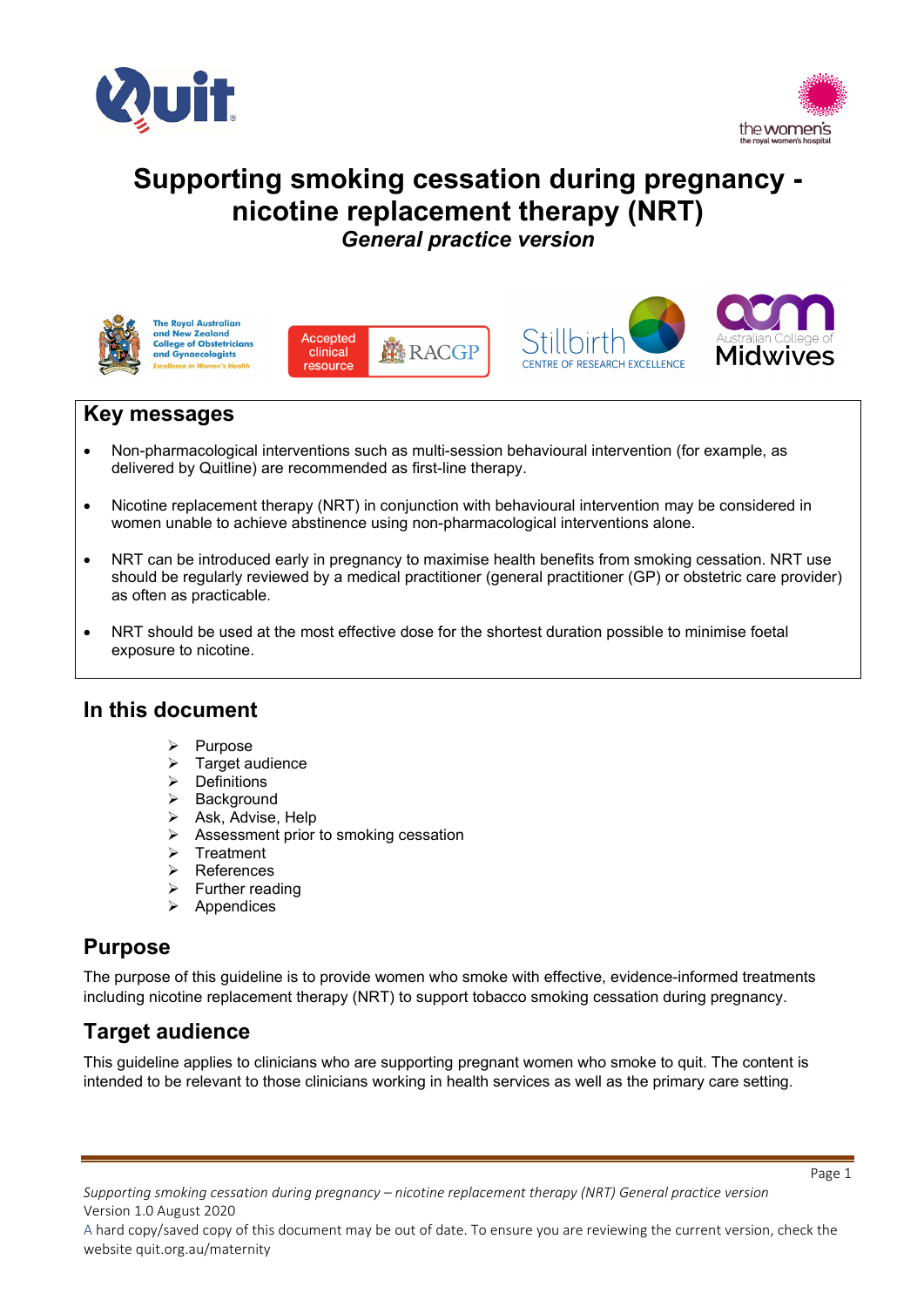



## **Definitions**

CO – carbon monoxide

Faster-acting NRT includes lozenge, mini lozenge, gum, inhalator and mouth spray

- GORD Gastroesophageal reflux disease
- HSI Heaviness of Smoking Index
- NICU neonatal intensive care unit
- NRT nicotine replacement therapy
- PBS Pharmaceutical Benefits Scheme
- PKU phenylketonuria

## **Background**

Tobacco smoking during pregnancy has been associated with an increased risk of obstetric complications, adverse birth outcomes and infant mortality (1, 2).

The benefits of smoking cessation during pregnancy include reduced rates of low birth weight, preterm birth and neonatal intensive care unit (NICU) admission (3).

Women should be encouraged to stop smoking as early as possible using effective, evidence-informed treatments.

# **Ask, Advise, Help**

The 'Ask, Advise, Help' model is an approach that promotes cessation and aims to connect people who smoke to best practice tobacco dependence treatment (such as multi-session behavioural intervention) (Appendix 1).

### **'Ask' – Asking about smoking status**

At every antenatal appointment and during any hospital admission, ask all women about their tobacco smoking status and document this in the medical record.

Smoking status:

- Currently smokes
- Quit because of pregnancy (spontaneously quit/recently quit); document quit date
- Previously smoked; document quit date
- Never smoked

Offer carbon monoxide (CO) monitoring to all pregnant women if available. CO monitors are used to measure the amount of CO on a person's breath, and provide a motivational visual aid to encourage cessation and measure progress.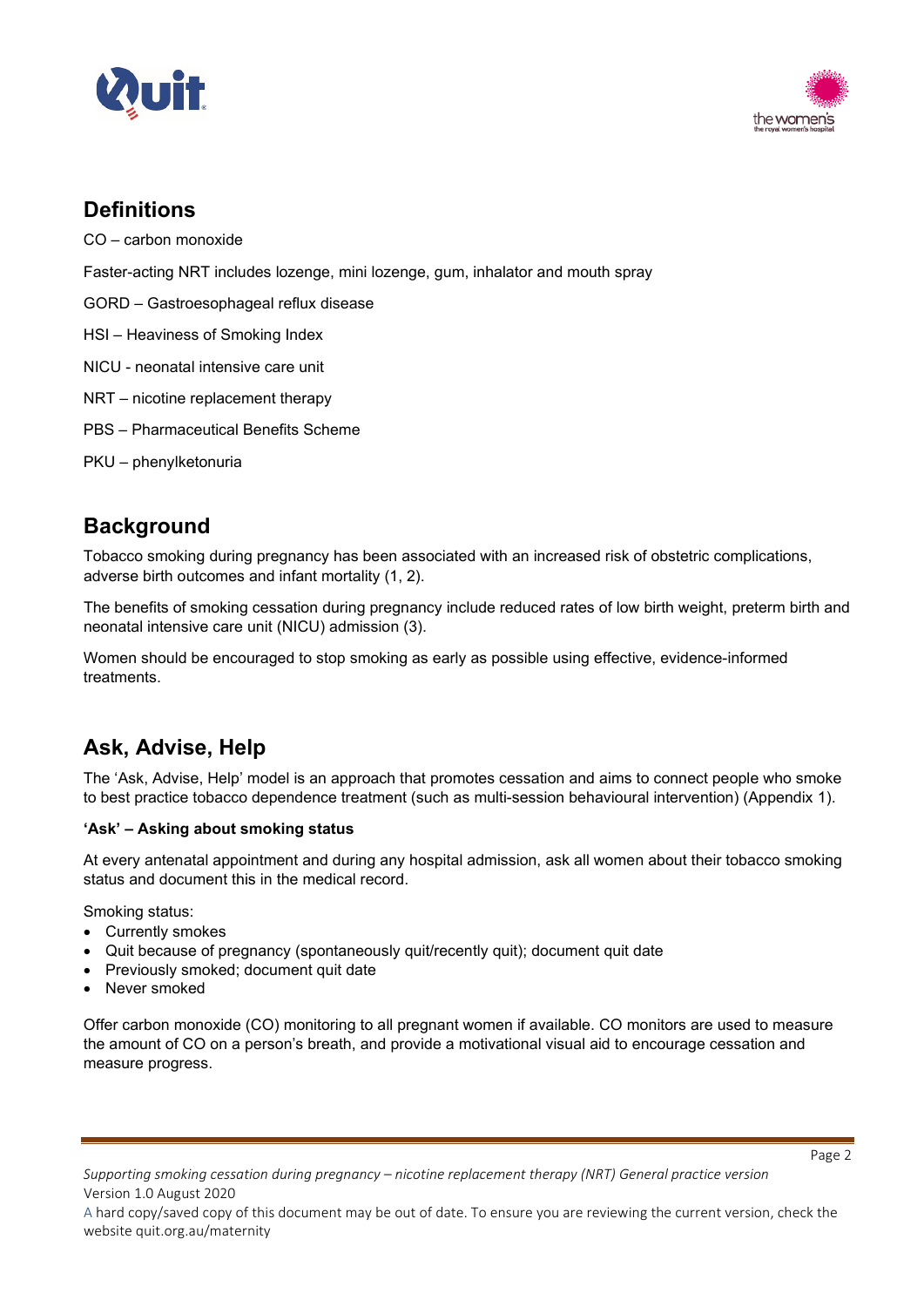



### **'Advise' – Advising women of the most effective way to quit and why quitting is important**

Provide advice to all pregnant women who are currently smoking and those who have quit because of pregnancy, in a clear, strong, personalised and non-judgemental way. This may include:

- The importance of quitting completely, not just cutting down
- Benefits of quitting for woman and baby, personalised to the woman's unique clinical situation where possible
- The most effective way to quit using evidenced-informed interventions (i.e. behavioural intervention  $\pm$  NRT)
- The importance of remaining abstinent, especially in women who have recently quit (recognising that these women are at higher risk of relapse)

If a woman declares she is not ready to quit smoking:

- **Explore barriers to quitting**
- Discuss the importance of reviewing and monitoring smoking status at every visit

### **'Help' – Helping women stop smoking**

Non-pharmacological interventions such as multi-session behavioural intervention (for example, as delivered by Quitlines) are recommended as first-line therapy.

Offer all women who are currently smoking and those who have quit because of pregnancy a referral to Quitline (13 7848) for multi-session behavioural intervention.

Refer women with cardiovascular disease, mental illness or diabetes, and/or those who are taking concurrent medicines to a medical practitioner (*see – Assessment prior to smoking cessation*).

NRT may be considered in women unable to achieve abstinence using non-pharmacological interventions alone or in those with moderate to high nicotine dependence. The risks and benefits of NRT should be discussed with the woman prior to initiation. Risk-benefit discussions should be delivered in the context of nicotine use compared to continued smoking, rather than nicotine use alone.

Table 1: Risks and benefits of using NRT compared to tobacco smoking

| <b>Risks</b>                                                                                                                                                                                                                                                                                                                                         | <b>Benefits</b>                                                                                                                                                                                                                                                                                                                                                                                                                                                                                                          |
|------------------------------------------------------------------------------------------------------------------------------------------------------------------------------------------------------------------------------------------------------------------------------------------------------------------------------------------------------|--------------------------------------------------------------------------------------------------------------------------------------------------------------------------------------------------------------------------------------------------------------------------------------------------------------------------------------------------------------------------------------------------------------------------------------------------------------------------------------------------------------------------|
| Long term effects are unknown.<br>Adverse effects from NRT are possible.<br>$\bullet$<br>Nicotine may be associated with potential<br>risk of low birth weight, preterm birth,<br>stillbirth, and/or cognitive impairment (1, 2,<br>4-6). However, findings from studies<br>evaluating NRT during pregnancy did not<br>corroborate these claims (7). | NRT generally delivers lower levels of nicotine<br>$\bullet$<br>compared to tobacco smoking (8-10).<br>NRT provides a 'clean' source of nicotine, thus<br>$\bullet$<br>minimising the exposure to other harmful<br>chemicals of tobacco smoke.<br>NRT use has been shown to increase smoking<br>$\bullet$<br>cessation rates by 43% (7).<br>Infants born to women who quit using NRT<br>$\bullet$<br>had better developmental outcomes at two<br>years of age, compared to those born to<br>women who did not quit (11). |

Engage the woman's partner and other close family members who currently smoke and offer referral to Quitline.

*Supporting smoking cessation during pregnancy – nicotine replacement therapy (NRT) General practice version* Version 1.0 August 2020

A hard copy/saved copy of this document may be out of date. To ensure you are reviewing the current version, check the website quit.org.au/maternity

Page 3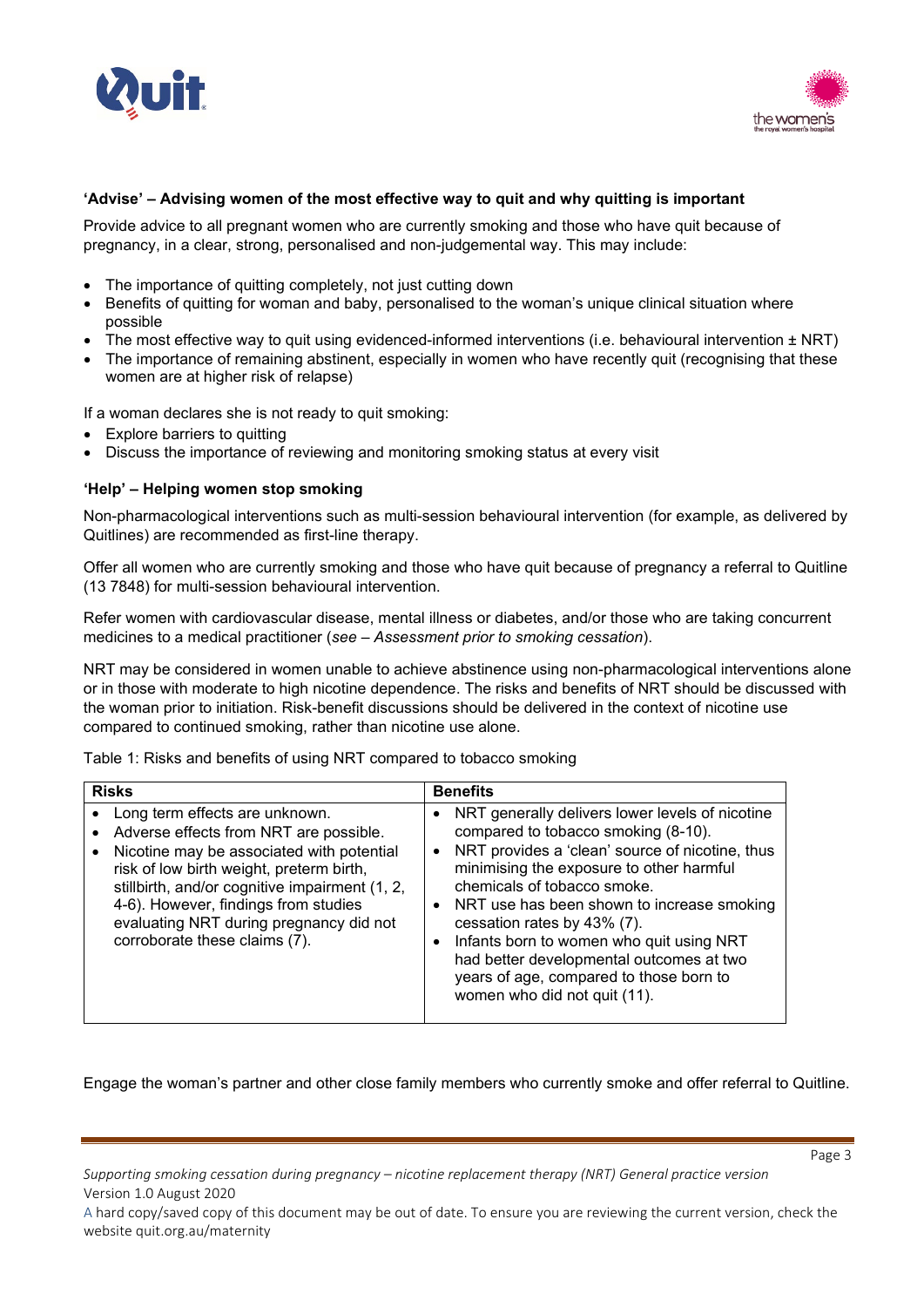



Document the discussion in the woman's medical record and provide ongoing follow up care and support at all subsequent appointments.

## **Assessment prior to smoking cessation**

### **Review underlying medical conditions**

Relevant underlying medical conditions should be taken into consideration when a woman stops smoking and prior to the commencement of NRT. Consult a medical practitioner if the woman has any of the following:

Table 2: Relevant underlying medical conditions, concerns and recommendations.

| <b>Underlying medical condition</b>                                                            | <b>Concerns and recommendations</b>                                                                                                                                                                                                                                                                                                                                                                                                                                                                                                                                                                                                                                      |
|------------------------------------------------------------------------------------------------|--------------------------------------------------------------------------------------------------------------------------------------------------------------------------------------------------------------------------------------------------------------------------------------------------------------------------------------------------------------------------------------------------------------------------------------------------------------------------------------------------------------------------------------------------------------------------------------------------------------------------------------------------------------------------|
| <b>Mental illness</b>                                                                          | Nicotine withdrawal symptoms (such as depressed mood,<br>irritability and anxiety) can be mistaken for symptoms of mental<br>illness.<br>Refer to a mental health professional for further advice.                                                                                                                                                                                                                                                                                                                                                                                                                                                                       |
| Cardiovascular disease                                                                         | Smoking tobacco is known to contribute to adverse<br>$\bullet$<br>cardiovascular events, including acute coronary syndrome,<br>myocardial infarction, stroke, angina, or congestive heart failure.<br>Anecdotal reports of adverse cardiac and vascular<br>$\bullet$<br>consequences resulting from the use of NRT have led to<br>cautious use or avoidance in pregnant women. However, this is<br>not supported by the current evidence.<br>NRT use in women with underlying cardiovascular disease is not<br>$\bullet$<br>associated with an increased risk of adverse cardiovascular<br>events (12-14). However, it should be used under medical<br>supervision (15). |
| Diabetes mellitus or gestational<br>diabetes mellitus                                          | Nicotine may decrease insulin absorption, secondary to<br>peripheral vasoconstriction (16).<br>Monitor blood sugar levels during and post-NRT. Insulin dose<br>$\bullet$<br>adjustment may be required.<br>Consider use of sugar free faster-acting NRT.                                                                                                                                                                                                                                                                                                                                                                                                                 |
| Generalised skin disease                                                                       | NRT patch may not be suitable in women with pruritus<br>secondary to conditions such as obstetric cholestasis and<br>pruritic urticarial papules and plaques of pregnancy.<br>Consider use of faster-acting NRT.<br>$\bullet$                                                                                                                                                                                                                                                                                                                                                                                                                                            |
| Nausea and vomiting, including<br>hyperemesis and<br>gastroesophageal reflux disease<br>(GORD) | Faster-acting NRT may exacerbate nausea and vomiting.<br>$\bullet$<br>Swallowing nicotine can exacerbate symptoms of oesophagitis<br>$\bullet$<br>and gastric or peptic ulcer disease.<br>Ensure correct use of faster-acting NRT.                                                                                                                                                                                                                                                                                                                                                                                                                                       |

*Supporting smoking cessation during pregnancy – nicotine replacement therapy (NRT) General practice version* Version 1.0 August 2020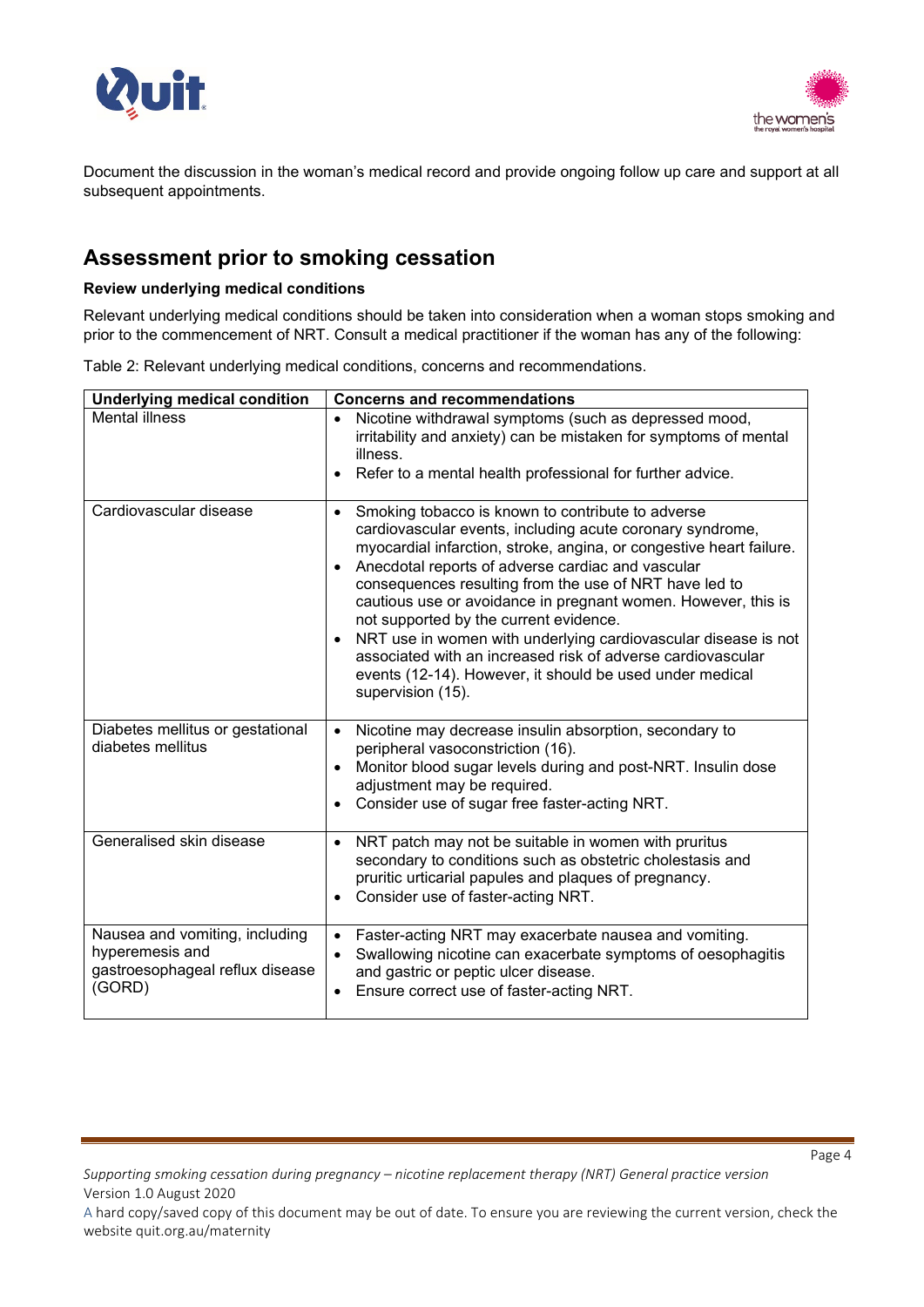



### **Other considerations**

There are other considerations for some medical conditions/scenarios. Certain NRT formulations will not be suitable for some women, and an alternative should be considered.

Table 3. Additional considerations that may require alternative formulations of NRT.

| Consideration                       | Recommendation                                                                                                                          |
|-------------------------------------|-----------------------------------------------------------------------------------------------------------------------------------------|
| Phenylketonuria (PKU)               | Avoid faster-acting NRT containing aspartame in<br>women with PKU.                                                                      |
| Dentures or complicated dental work | Avoid the use of nicotine gum as it may stick to and<br>damage the dentures or dental work. Consider an<br>alternative NRT formulation. |
| Asthma                              | Use NRT inhalator with caution as it may irritate the<br>throat and cause coughing. Consider an alternative<br>NRT formulation.         |

#### **Review concurrent medicines use**

Review concurrent medicines use when a woman stops smoking and prior to the commencement of NRT. Consult a medical practitioner if the woman is currently taking any medicines listed in Appendix 2.

General considerations:

- When a woman quits or significantly cuts down on smoking, the dose of certain medicines may need to be adjusted.
- Chemicals in tobacco smoke accelerate the metabolism of certain medicines by inducing the cytochrome P450 (CYP) 1A2 (17) and uridine 5'-diphosphate glucuronosyltransferases (18).
- Nicotine may counter the pharmacological actions of certain medicines via stimulation of the sympathetic nervous system (16).

#### **Review history of previous quit attempts and withdrawal symptoms**

Women who experience withdrawal symptoms during previous quit attempts are likely to experience them again.

Withdrawal from nicotine can be an uncomfortable experience, particularly within the first 24 hours when symptoms are most severe.

Symptoms of nicotine withdrawal can include:

- Restlessness, anxiety, irritability, emotional lability, frustration, anger
- **Depression**
- Inability to concentrate
- Insomnia
- Increased appetite, weight gain
- Headaches

*Supporting smoking cessation during pregnancy – nicotine replacement therapy (NRT) General practice version* Version 1.0 August 2020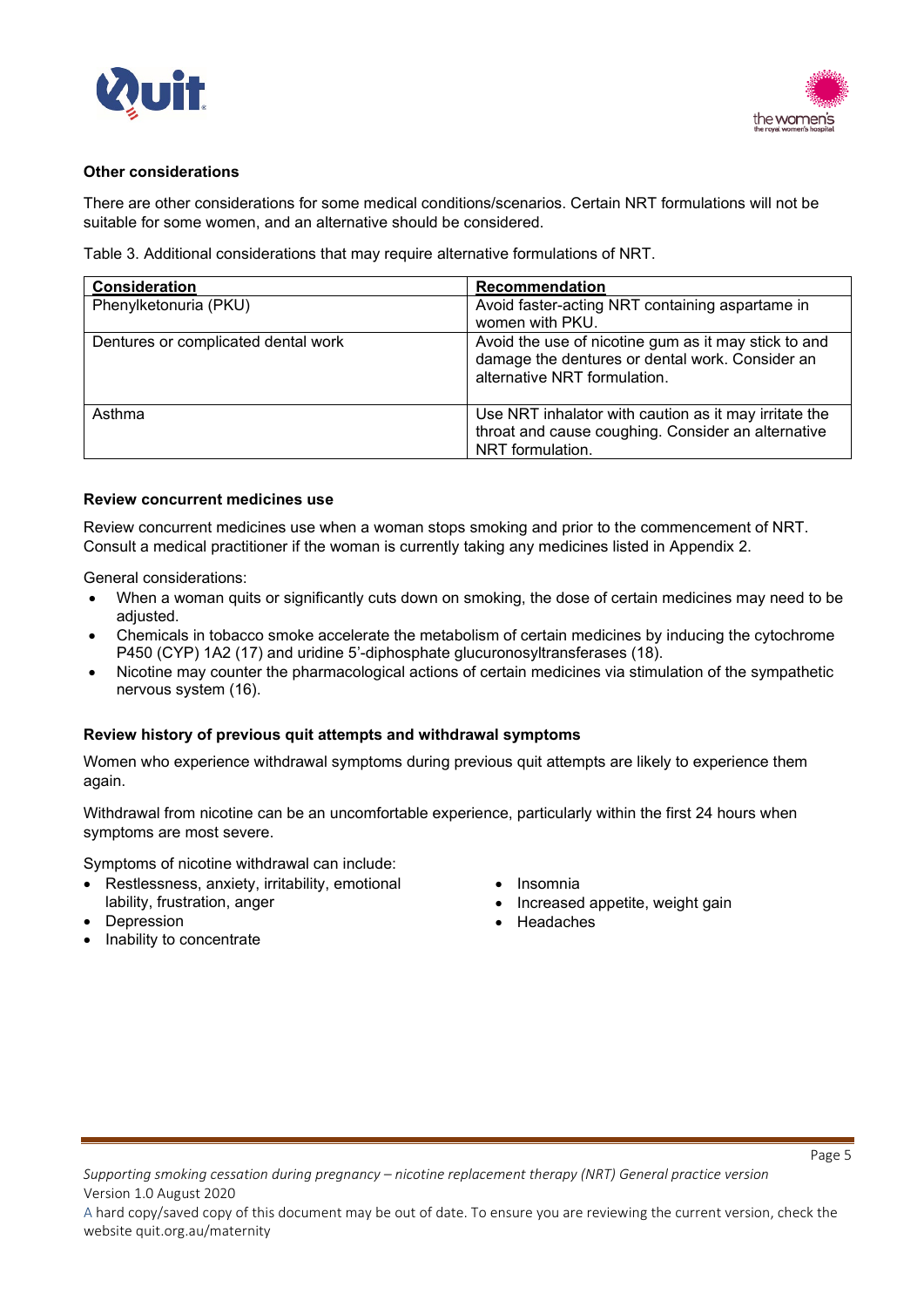



# **Treatment**

## **Assessing nicotine dependence**

Nicotine dependence in women who smoke cigarettes can be assessed using the Heaviness of Smoking Index (HSI) (Table 4) (19).

|  | Table 4: The Heaviness of Smoking Index (HSI) |  |
|--|-----------------------------------------------|--|

| Question                                                    | <b>Answer</b>      | <b>Score</b>   |
|-------------------------------------------------------------|--------------------|----------------|
| How many cigarettes do you smoke                            | 10 or fewer        | 0              |
| each day?                                                   | 11 to 20           | 1              |
|                                                             | 21 to 30           | 2              |
|                                                             | 31 or more         | 3              |
| How soon after waking do you smoke<br>your first cigarette? | After 60 minutes   | $\Omega$       |
|                                                             | 31 to 60 minutes   | 1              |
|                                                             | 6 to 30 minutes    | $\overline{2}$ |
|                                                             | Within 5 minutes   | 3              |
|                                                             | <b>Total Score</b> |                |

### **Treatment recommendations:**

Treatment recommendations are based on HSI, taking into consideration previous quit attempts.

Pregnant women who have relapsed in the past or who experience cravings using one form of NRT alone may consider combination NRT (i.e. NRT patch and faster-acting NRT) under medical supervision.

Table 5: Treatment recommendation based on the level of nicotine dependence

| <b>HSI Score</b><br>(level of dependence) | $0$ to $2$<br>(Low nicotine<br>dependence)                    | $3$ to 4<br>(Moderate nicotine<br>dependence)                                                                                                  | 5 to 6<br>(High nicotine<br>dependence)                                                    |
|-------------------------------------------|---------------------------------------------------------------|------------------------------------------------------------------------------------------------------------------------------------------------|--------------------------------------------------------------------------------------------|
| <b>Treatment</b><br>recommendation        | Multi-session<br>behavioural intervention<br>(Quitline) alone | Multi-session<br>behavioural intervention<br>$(Quitline) \pm faster\-acting$<br>NRT<br>Use the highest strength<br>faster-acting NRT initially | Multi-session<br>behavioural intervention<br>(Quitline) + NRT patch<br>± faster-acting NRT |
|                                           |                                                               | If cravings or withdrawal symptoms are not controlled,<br>consult a medical practitioner and consider:                                         |                                                                                            |
|                                           | The addition of faster-<br>acting NRT                         | The addition of a NRT<br>patch                                                                                                                 | Maximising the dose of<br>NRT patch and faster-<br>acting NRT                              |

*Supporting smoking cessation during pregnancy – nicotine replacement therapy (NRT) General practice version* Version 1.0 August 2020

Page 6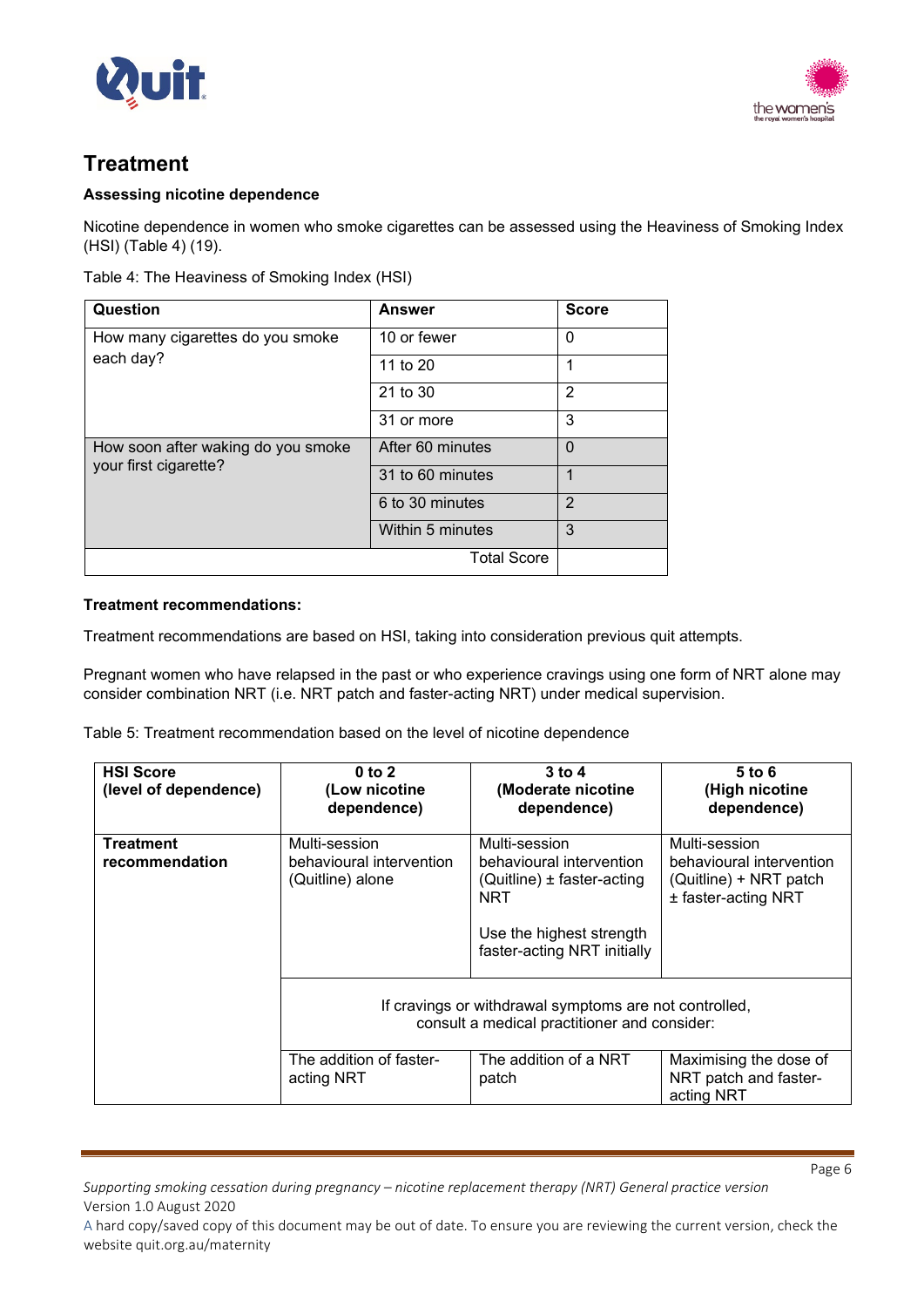



NRT can be introduced early in pregnancy.

NRT should be used at the most effective dose for the shortest duration possible to minimise foetal exposure to nicotine. To prevent relapse, do not stop NRT until the woman is able to resist trigger situations. NRT may then be ceased abruptly at the end of treatment.

NRT use should be regularly reviewed by a medical practitioner (general practitioner (GP) or obstetric care provider) as often as practicable.

If women are tempted to smoke after stopping NRT, encourage use of behavioural intervention through Quitline to help manage cravings. Consider reinitiating or resuming previous dose of NRT if necessary.

#### **Behavioural intervention (Quitline)**

Behavioural intervention has been shown to be effective in supporting pregnant women to stop smoking (3).

Quitline delivers phone-based multi-session behavioural interventions to people who smoke, including pregnant women.

Quitline counsellors use a range of behaviour change techniques to support people to make and sustain a quit attempt (including setting a quit date) and adjust to a smoke-free life.

Quitline counsellors encourage people to use smoking cessation pharmacotherapies if clinically appropriate, and in consultation with a health professional.

Pregnant women can be referred to Quitline either via fax (1800 931 739) or an online referral form (visit [www.quit.org.au\)](http://www.quit.org.au/).

#### **Nicotine replacement therapy (NRT) formulations**

*Faster-acting NRT* 

Faster-acting formulations of NRT such as lozenge, gum or inhalator that allow intermittent dosing are recommended for women with lower levels of nicotine dependence, or women who have been successful in cutting down on smoking but have not been able to quit.

Faster-acting NRT may be useful when strong cigarette cravings occur (20).

Women should keep a diary to identify smoking triggers and to determine daily NRT use. This information is useful to inform and optimise smoking cessation strategies.

Eating and drinking, especially acidic beverages (e.g. coffee or soft drinks), should be avoided 15 minutes before and during the use of faster-acting NRT as reduced salivary pH may interfere with nicotine absorption through the oral mucosa (21).

The mouth spray contains a small amount of alcohol and is not considered first line therapy in pregnancy.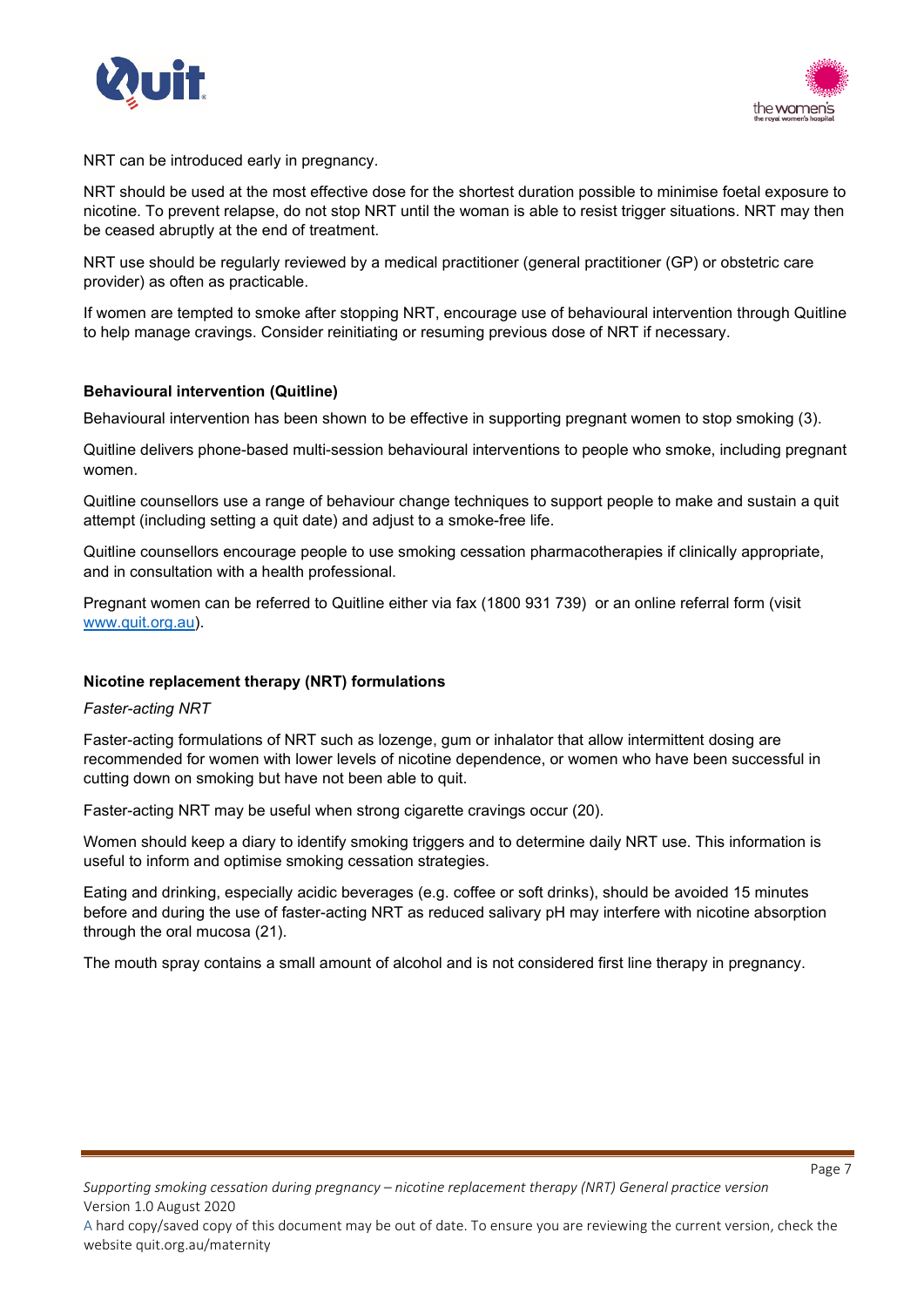



## Table 6: Faster-acting NRT

| <b>NRT</b> formulation | <b>Strengths</b>                   | <b>Recommended dose</b>                                                                                                                                                                                                             | <b>Directions for use</b>                                                                                                                                                                                                                                                                                                                                                                                                                                                                                                                                                                                                                      |
|------------------------|------------------------------------|-------------------------------------------------------------------------------------------------------------------------------------------------------------------------------------------------------------------------------------|------------------------------------------------------------------------------------------------------------------------------------------------------------------------------------------------------------------------------------------------------------------------------------------------------------------------------------------------------------------------------------------------------------------------------------------------------------------------------------------------------------------------------------------------------------------------------------------------------------------------------------------------|
| Lozenge                | 2 <sub>mg</sub><br>4 <sub>mg</sub> | One lozenge every 1 to<br>2 hours (up to 15<br>lozenges per 24 hours<br>Maximum of 12 (2mg)<br>lozenges per 24 hours<br>when used in<br>combination with an<br>NRT patch                                                            | Allow the lozenge to slowly dissolve in the<br>mouth (may take up to 30 minutes)<br>Move the lozenge from one side of the<br>$\bullet$<br>mouth to the other from time to time<br>The lozenge should not be chewed or<br>$\bullet$<br>swallowed whole<br>Lozenge containing aspartame is not<br>$\bullet$<br>suitable for women with PKU                                                                                                                                                                                                                                                                                                       |
| Mini lozenge           | 1.5mg<br>4 <sub>mg</sub>           | One mini lozenge every<br>1 to 2 hours (up to 20<br>(1.5mg) mini lozenges<br>or 15 (4mg) mini<br>lozenges per 24 hours).<br>Maximum of 12 (1.5mg)<br>mini lozenges per 24<br>hours when used in<br>combination with an<br>NRT patch |                                                                                                                                                                                                                                                                                                                                                                                                                                                                                                                                                                                                                                                |
| Gum                    | 2 <sub>mg</sub><br>4 <sub>mg</sub> | One piece of gum every<br>1 to 2 hours (up to 20<br>$(2mg)$ gums or 10 $(4mg)$<br>gums per 24 hours).<br>Maximum of 12 (2mg)<br>gums per 24 hours<br>when used in<br>combination with an<br>NRT patch                               | Slowly chew the gum (about ten times)<br>$\bullet$<br>until there is a tingling or bitter taste, then<br>place it between gum and cheek. When the<br>strong taste or tingling has subsided, chew<br>again<br>Repeat until the strong taste fades or it no<br>$\bullet$<br>longer causes tingling (can be up to 30<br>minutes)<br>The gum may not be suitable for women<br>$\bullet$<br>with dentures or complicated dental work<br>Gum containing aspartame is not suitable<br>$\bullet$<br>for women with PKU                                                                                                                                 |
| Inhalator              | 15mg                               | The contents of one<br>cartridge to be inhaled<br>as required (up to six<br>cartridges per 24 hours)                                                                                                                                | Take short and shallow inhalations<br>$\bullet$<br>Avoid deep inhalation as it may cause<br>$\bullet$<br>coughing and/or throat irritation<br>Nicotine in the inhalator is absorbed<br>$\bullet$<br>buccally<br>About eight to ten inhalator puffs substitute<br>for one cigarette puff (i.e. if a cigarette is<br>smoked in eight puffs, 64 to 80 puffs of the<br>inhalator is required)<br>Each cartridge substitutes for seven<br>cigarettes, after which a new cartridge<br>should be used<br>Cartridges should be regularly changed<br>The inhalator should be used with caution<br>in those with asthma and chronic throat<br>conditions |
| Mouth spray            | 1 <sub>mg</sub>                    | One to two sprays<br>every 30 to 60 minutes                                                                                                                                                                                         | This NRT formulation contains small amounts of<br>alcohol (less than 100mg per spray), and                                                                                                                                                                                                                                                                                                                                                                                                                                                                                                                                                     |

*Supporting smoking cessation during pregnancy – nicotine replacement therapy (NRT) General practice version* Version 1.0 August 2020

Page 8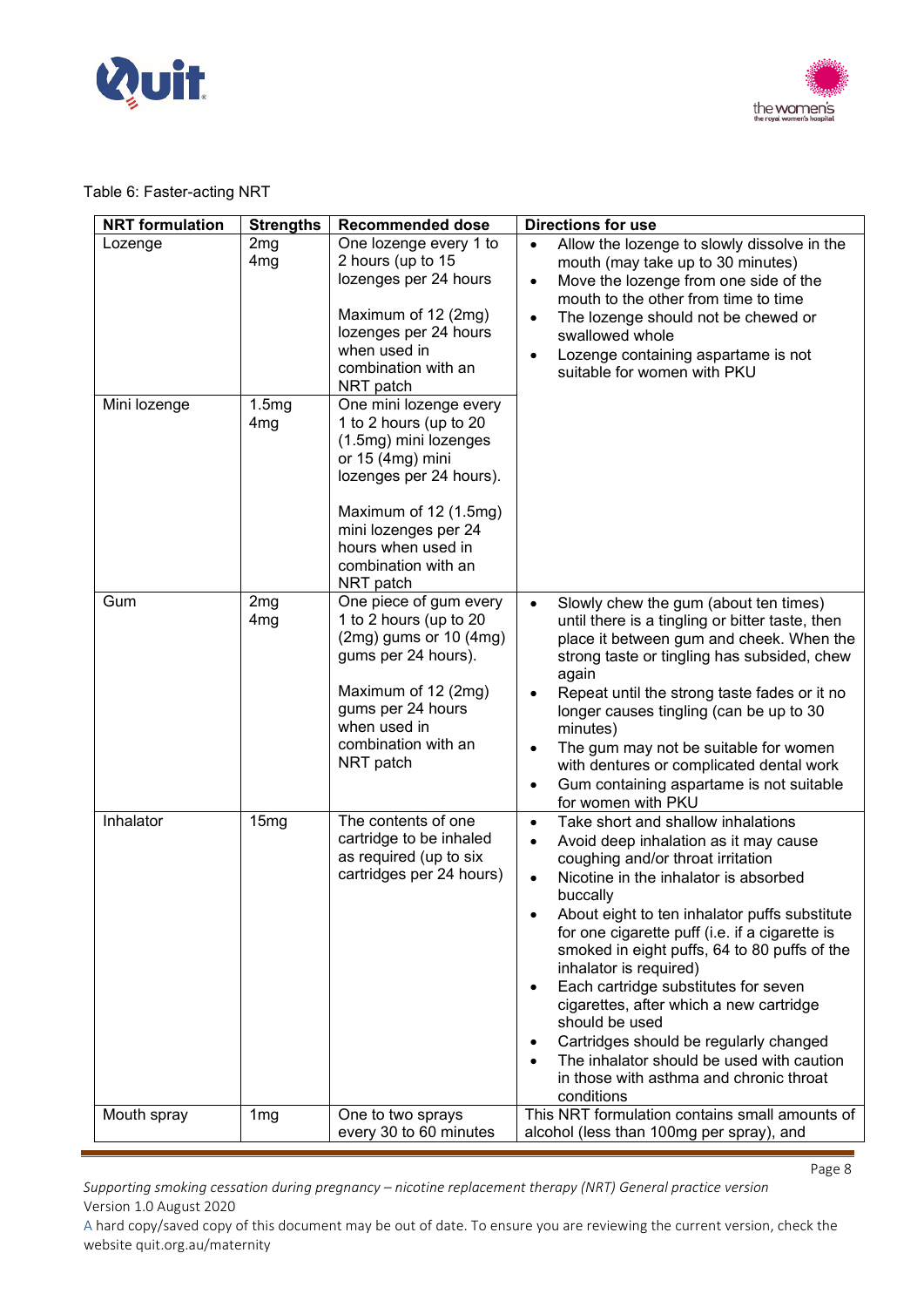



| <b>NRT</b> formulation | <b>Strengths</b> | <b>Recommended dose</b><br><b>Directions for use</b>                                                                    |                                                                                                                                                                                                                                                             |
|------------------------|------------------|-------------------------------------------------------------------------------------------------------------------------|-------------------------------------------------------------------------------------------------------------------------------------------------------------------------------------------------------------------------------------------------------------|
|                        |                  | (up to 4 sprays per hour<br>and up to 64 sprays per<br>24 hours)                                                        | therefore is not considered first line in<br>pregnancy.                                                                                                                                                                                                     |
|                        |                  | Maximum of two sprays<br>per hour (up to 32<br>sprays per 24 hours)<br>when used in<br>combination with an<br>NRT patch | Prime the pump before initial use, or if it<br>has not been used for several days<br>Spray into the inside of the cheek or under<br>the tongue; do not inhale whilst spraying<br>Avoid swallowing for a few seconds to<br>allow the nicotine to be absorbed |

### *NRT patches*

The NRT patch provides a steady dose of nicotine throughout the day. However, it may not be effective for the relief of breakthrough cravings (22). Intermittent use of faster-acting NRT may be required to relieve cravings and manage withdrawal symptoms.

There is no evidence that weaning with lower strength patches at the end of treatment offers any benefit over abrupt cessation (23).

Remove nicotine patch at bedtime to minimise adverse effects and foetal exposure to nicotine.

#### Table 7: NRT patches

| <b>NRT</b><br>formulations | <b>Strengths</b>                                         | <b>Recommended dose</b>                                            | Directions for use                                                                                                                                            |
|----------------------------|----------------------------------------------------------|--------------------------------------------------------------------|---------------------------------------------------------------------------------------------------------------------------------------------------------------|
| Patch<br>(16 hours)        | 25 <sub>mg</sub><br>15 <sub>mg</sub><br>10 <sub>mg</sub> | One patch daily<br>Consider the 21mg/24hr<br>or 15mg/16hr patch in | The patch should be applied on waking in<br>the morning and removed at bedtime<br>Apply the patch to dry, clean, hairless<br>area(s) on the upper body or arm |
| Patch<br>(24 hours)        | 21mg<br>14mg<br>7mg                                      | women with high<br>nicotine dependence (7)                         | Rotate sites of application                                                                                                                                   |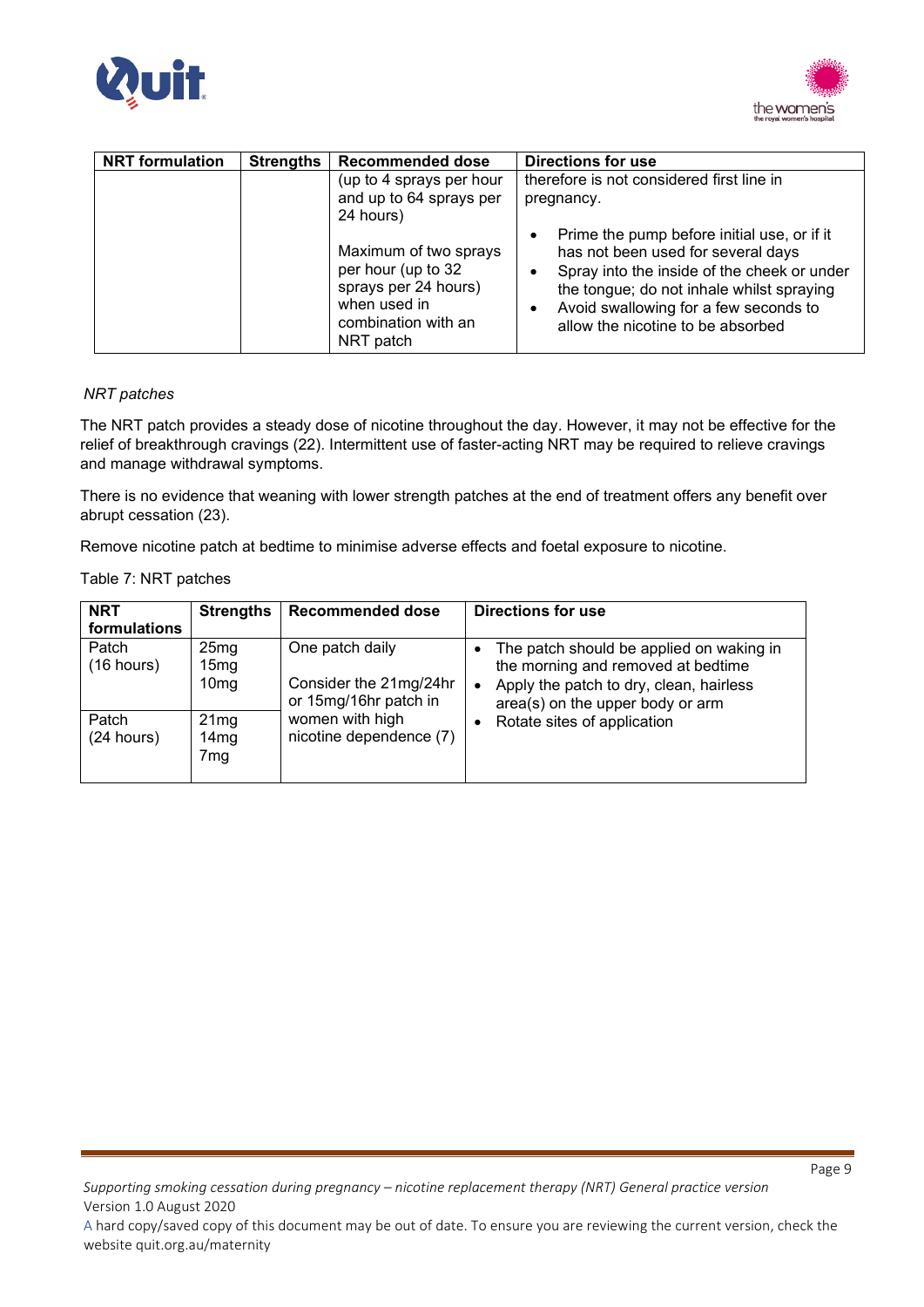



### *Adverse effects*

NRT is generally safe and well tolerated. However, minor adverse effects may occur. Correct use of all NRT formulations is paramount, as many adverse effects may be due to poor technique.

### Table 8: NRT formulations and common adverse effects

| <b>NRT</b> formulation         | <b>Common adverse effects</b>                                                    |
|--------------------------------|----------------------------------------------------------------------------------|
| Patch                          | Skin irritation and erythema                                                     |
| Gum, lozenge, and mini lozenge | Nausea, vomiting, indigestion, and hiccups                                       |
| Inhalator and mouth spray      | Mouth or throat irritation, cough, nausea, vomiting,<br>indigestion, and hiccups |

*Supporting smoking cessation during pregnancy – nicotine replacement therapy (NRT) General practice version* Version 1.0 August 2020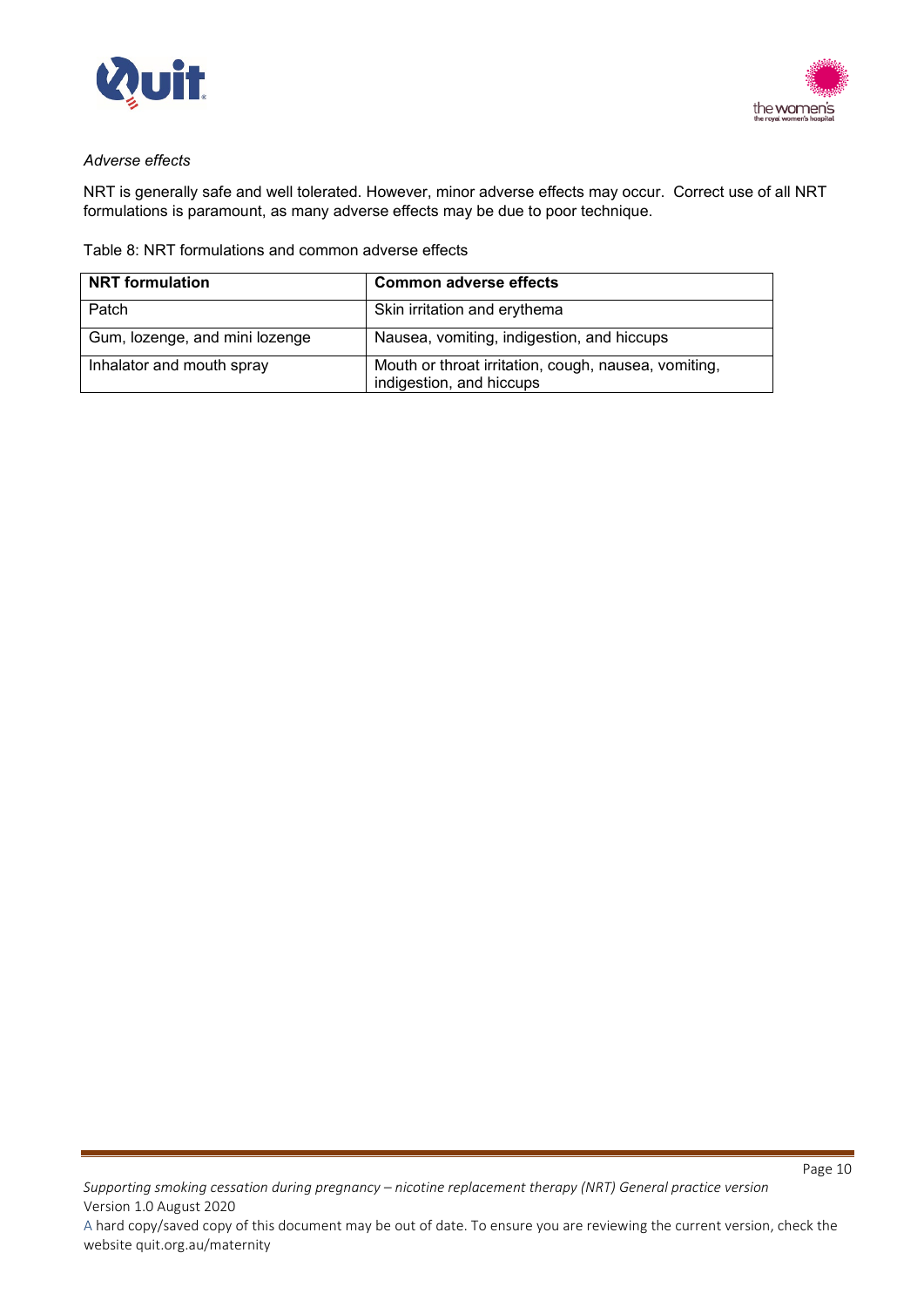



# **References**

- 1. National Center for Chronic Disease Prevention and Health Promotion (US) Office on Smoking and Health. The health consequences of smoking-50 years of progress: a report of the surgeon general. Atlanta (GA): Centers for Disease Control and Prevention (US); 2014.
- 2. Scollo M, Winstanley M. Tobacco in Australia: facts and issues. Melbourne: Cancer Council Victoria; 2019.
- 3. Chamberlain C, O'Mara-Eves A, Porter J, Coleman T, Perlen SM, Thomas J, et al. Psychosocial interventions for supporting women to stop smoking in pregnancy. Cochrane Database of Systematic Reviews. 2017;2:CD001055.
- 4. National Center for Chronic Disease Prevention and Health Promotion (US) Office on Smoking and Health. How tobacco smoke causes disease: the biology and behavioral basis for smoking-attributable disease: a report of the surgeon general. Atlanta (GA): Centers for Disease Control and Prevention (US); 2010.
- 5. Bruin JE, Gerstein HC, Holloway AC. Long-term consequences of fetal and neonatal nicotine exposure: a critical review. Toxicological Sciences. 2010;116(2):364-74.
- 6. Wickström R. Effects of nicotine during pregnancy: human and experimental evidence. Current Neuropharmacology. 2007;5(3):213-22.
- 7. Coleman T, Chamberlain C, Davey MA, Cooper SE, Leonardi-Bee J. Pharmacological interventions for promoting smoking cessation during pregnancy. Cochrane Database of Systematic Reviews. 2015(12):CD010078.
- 8. Fant RV, Owen LL, Henningfield JE. Nicotine replacement therapy. Primary Care: Clinics in Office Practice. 1999;26(3):633-52.
- 9. Ogburn PL, Jr., Hurt RD, Croghan IT, Schroeder DR, Ramin KD, Offord KP, et al. Nicotine patch use in pregnant smokers: nicotine and cotinine levels and fetal effects. American Journal of Obstetrics & Gynecology. 1999;181(3):736-43.
- 10. Oncken CA, Hatsukami DK, Lupo VR, Lando HA, Gibeau LM, Hansen RJ. Effects of short-term use of nicotine gum in pregnant smokers. Clinical pharmacology and therapeutics. 1996;59(6):654-61.
- 11. Cooper S, Taggar J, Lewis S, Marlow N, Dickinson A, Whitemore R, et al. Effect of nicotine patches in pregnancy on infant and maternal outcomes at 2 years: follow-up from the randomised, double-blind, placebo-controlled SNAP trial. The Lancet Respiratory Medicine. 2014;2(9):728-37.
- 12. Joseph AM, Norman SM, Ferry LH, Prochazka AV, Westman EC, Steele BG, et al. The safety of transdermal nicotine as an aid to smoking cessation in patients with cardiac disease. The New England journal of medicine. 1996;335(24):1792-8.
- 13. Hubbard R, Lewis S, Smith C, Godfrey C, Smeeth L, Farrington P, et al. Use of nicotine replacement therapy and the risk of acute myocardial infarction, stroke, and death. Tobacco Control. 2005;14(6):416- 21.
- 14. Woolf KJ, Zabad MN, Post JM, McNitt S, Williams GC, Bisognano JD. Effect of nicotine replacement therapy on cardiovascular outcomes after acute coronary syndromes. The American journal of cardiology. 2012;110(7):968-70.
- 15. The Royal Australian College of General Practitioners. Supporting smoking cessation: a guide for health professionals. East Melbourne, Vic: RACGP; 2019.
- 16. Zevin S, Benowitz NL. Drug interactions with tobacco smoking. An update. Clinical pharmacokinetics. 1999;36(6):425-38.
- 17. Zhou SF, Yang LP, Zhou ZW, Liu YH, Chan E. Insights into the substrate specificity, inhibitors, regulation, and polymorphisms and the clinical impact of human cytochrome P450 1A2. The American Association of Pharmaceutical Scientists Journal. 2009;11(3):481-94.
- 18. Villard PH, Herber R, Seree EM, Attolini L, Magdalou J, Lacarelle B. Effect of cigarette smoke on UDPglucuronosyltransferase activity and cytochrome P450 content in liver, lung and kidney microsomes in mice. Pharmacology & toxicology. 1998;82(2):74-9.
- 19. Borland R, Yong HH, O'Connor RJ, Hyland A, Thompson ME. The reliability and predictive validity of the Heaviness of Smoking Index and its two components: findings from the International Tobacco Control Four Country study. Nicotine & Tobacco Research. 2010;12 Suppl(Suppl 1):S45-S50.
- 20. Australian Medicines Handbook [Online]. Adelaide: Australian Medcines Handbook Pty Ltd; 2019.

A hard copy/saved copy of this document may be out of date. To ensure you are reviewing the current version, check the website quit.org.au/maternity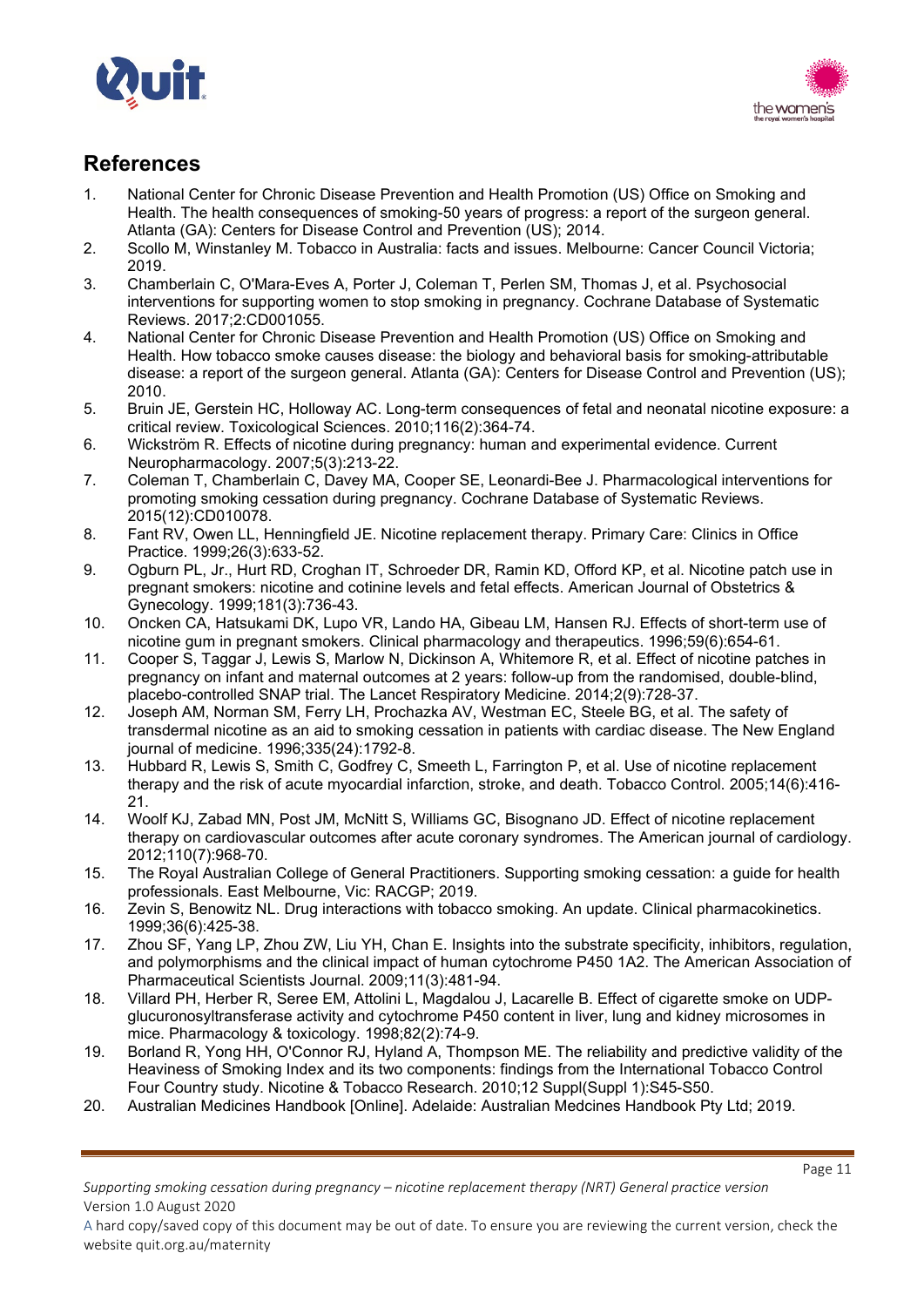



- 21. Henningfield JE, Radzius A, Cooper TM, Clayton RR. Drinking Coffee and Carbonated Beverages Blocks Absorption of Nicotine From Nicotine Polacrilex Gum. The Journal of the American Medical Association. 1990;264(12):1560-4.
- 22. Ferguson SG, Shiffman S. The relevance and treatment of cue-induced cravings in tobacco dependence. Journal of Substance Abuse Treatment. 2009;36(3):235-43.
- 23. Stead LF, Perera R, Bullen C, Mant D, Hartmann-Boyce J, Cahill K, et al. Nicotine replacement therapy for smoking cessation. Cochrane Database of Systematic Reviews. 2012;11:CD000146.
- 24. Desai HD, Seabolt J, Jann MW. Smoking in patients receiving psychotropic medications: a pharmacokinetic perspective. CNS Drugs. 2001;15(6):469-94.
- 25. Oliveira P, Ribeiro J, Donato H, Madeira N. Smoking and antidepressants pharmacokinetics: a systematic review. Annals of General Psychiatry. 2017;16:17.
- 26. Faber MS, Fuhr U. Time response of cytochrome P450 1A2 activity on cessation of heavy smoking. Clinical pharmacology and therapeutics. 2004;76(2):178-84.
- 27. Wahawisan J, Kolluru S, Nguyen T, Molina C, Speake J. Methadone toxicity due to smoking cessation-a case report on the drug-drug interaction involving cytochrome P450 isoeznyme 1A2. Annals of Pharmacotherapy. 2011; 45(6):e34
- 28. Claire R, Chamberlain C, Davey M, Cooper SE, Berlin I, Leonardi-Bee J, et al. Pharmacological interventions for promoting smoking cessation during pregnancy. Cochrane Database of Systematic Reviews. 2020;CD010078

# **Further reading**

For further information on smoking cessation, including in pregnancy, refer to the Royal Australian College of General Practitioners' *Supporting smoking cessation: A guide for health professionals*. Available at: [https://www.racgp.org.au/clinical-resources/clinical-guidelines/key-racgp-guidelines/view-all-racgp](https://www.racgp.org.au/clinical-resources/clinical-guidelines/key-racgp-guidelines/view-all-racgp-guidelines/supporting-smoking-cessation)[guidelines/supporting-smoking-cessation](https://www.racgp.org.au/clinical-resources/clinical-guidelines/key-racgp-guidelines/view-all-racgp-guidelines/supporting-smoking-cessation)

Quit has developed practical videos demonstrating how to use each type of NRT formulation. Visit quit.org.au.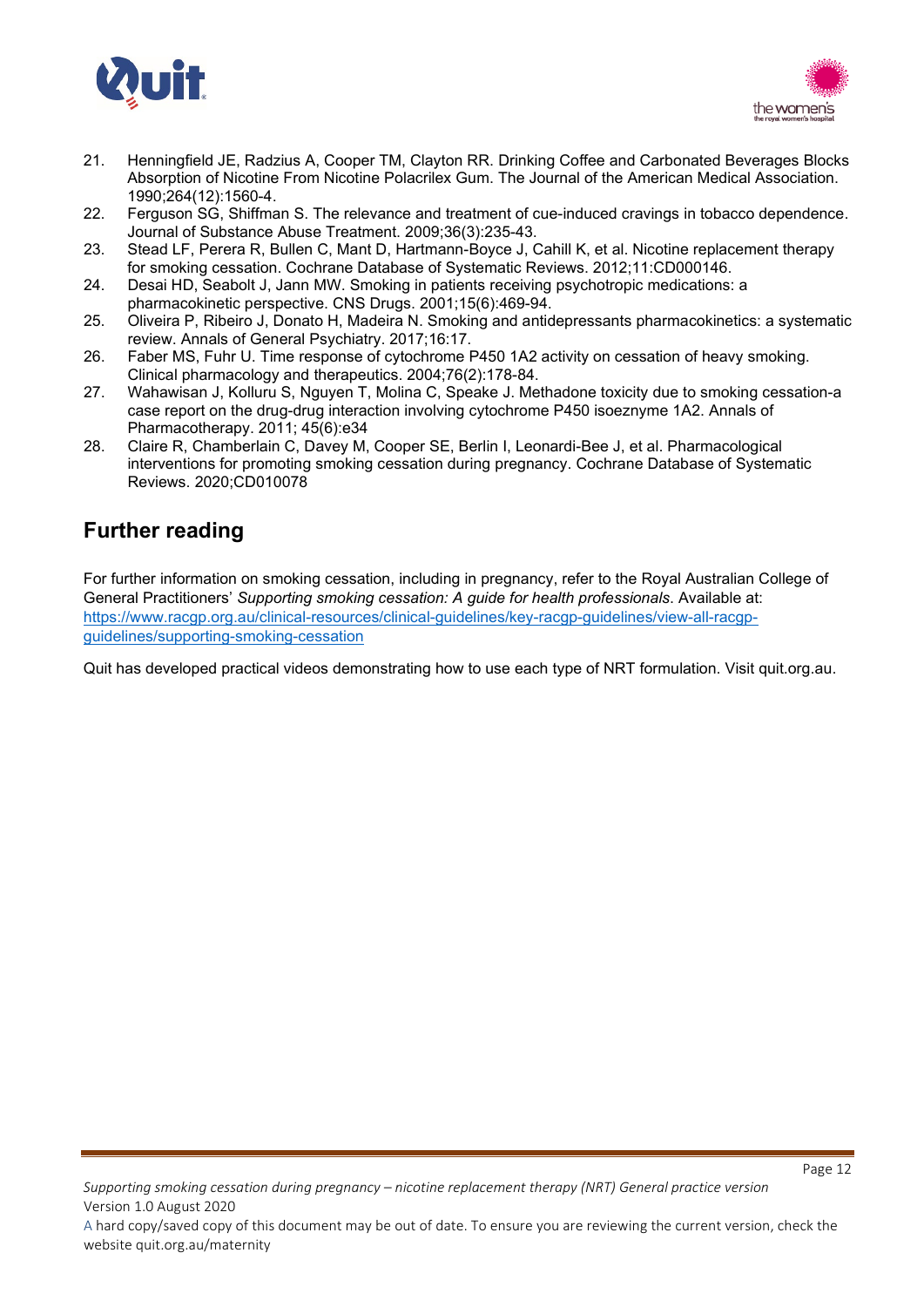



# **Appendices**

**Appendix 1:** Summary of the smoking cessation pathway - 'Ask, Advise, Help' model

|             |                                                                                                                                                                                                                                       | Ask all women about their tobacco smoking status and document in the medical record                                                                                                                                                  |                                                                           |
|-------------|---------------------------------------------------------------------------------------------------------------------------------------------------------------------------------------------------------------------------------------|--------------------------------------------------------------------------------------------------------------------------------------------------------------------------------------------------------------------------------------|---------------------------------------------------------------------------|
| <b>Ask</b>  | "Do you currently smoke?"<br>• Currently smokes<br>$\bullet$<br>pathway<br>$\bullet$<br>Never smoked<br>$\bullet$<br>Offer CO monitoring to all pregnant women if available.                                                          | Quit because of pregnancy (spontaneously quit/recently quit) – Congratulate and continue<br>Previously smoked - Congratulate and encourage them to remain abstinent.                                                                 |                                                                           |
|             |                                                                                                                                                                                                                                       | Advise all pregnant women, who are currently smoking and those who have quit because of<br>pregnancy, in a clear, strong, personalised and non-judgemental way.                                                                      |                                                                           |
| Advise      | Provide information about:<br>$\bullet$<br>Benefits of quitting for the woman and her baby<br>$\bullet$<br>$\bullet$<br>٠<br>that these women are at higher risk of relapse)                                                          | The importance of quitting completely, not just cutting down<br>The most effective way to quit using evidenced-based interventions<br>The importance of remaining abstinent, especially in women who have recently quit (recognising |                                                                           |
|             |                                                                                                                                                                                                                                       | Helping women quit smoking through evidence-based smoking cessation interventions                                                                                                                                                    |                                                                           |
|             | Refer women with underlying medical conditions or those who are taking concurrent medicines<br>$\bullet$<br>to a medical practitioner<br>Assess level of nicotine dependence using the Heaviness of Smoking Index (HSI) in women<br>٠ |                                                                                                                                                                                                                                      |                                                                           |
|             | who smoke cigarettes<br>Offer all pregnant women who smoke or those who quit because of the pregnancy referral to<br>٠                                                                                                                |                                                                                                                                                                                                                                      |                                                                           |
|             | Quitline for behavioural intervention<br>Initiate NRT if clinically appropriate and after the risk-benefits have been explained to the<br>$\bullet$<br>women; dose according to the nicotine dependence level                         |                                                                                                                                                                                                                                      |                                                                           |
| <b>Help</b> | Low nicotine dependence<br>(HSI score 0 to 2)                                                                                                                                                                                         | <b>Moderate nicotine</b><br>dependence<br>(HSI score 3 to 4)                                                                                                                                                                         | <b>High nicotine dependence</b><br>(HSI score 5 to 6)                     |
|             | Behavioural intervention<br>alone                                                                                                                                                                                                     | Behavioural intervention ±<br>faster-acting NRT                                                                                                                                                                                      | Behavioural intervention +<br>NRT patch $\pm$ faster-acting<br><b>NRT</b> |
|             |                                                                                                                                                                                                                                       | Use the highest strength faster-<br>acting NRT initially                                                                                                                                                                             |                                                                           |
|             | If cravings or withdrawal symptoms are not controlled,<br>consult a medical practitioner and consider:                                                                                                                                |                                                                                                                                                                                                                                      |                                                                           |
|             | The addition of faster-acting<br><b>NRT</b>                                                                                                                                                                                           | The addition of a NRT patch                                                                                                                                                                                                          | Maximising the dose of NRT<br>patch and faster-acting NRT                 |
|             | Follow up and document progress in medical record<br>Reassess CO at follow up appointments, if available                                                                                                                              | NRT should be used at the most effective dose for the shortest duration possible.                                                                                                                                                    |                                                                           |

*Supporting smoking cessation during pregnancy – nicotine replacement therapy (NRT) General practice version* Version 1.0 August 2020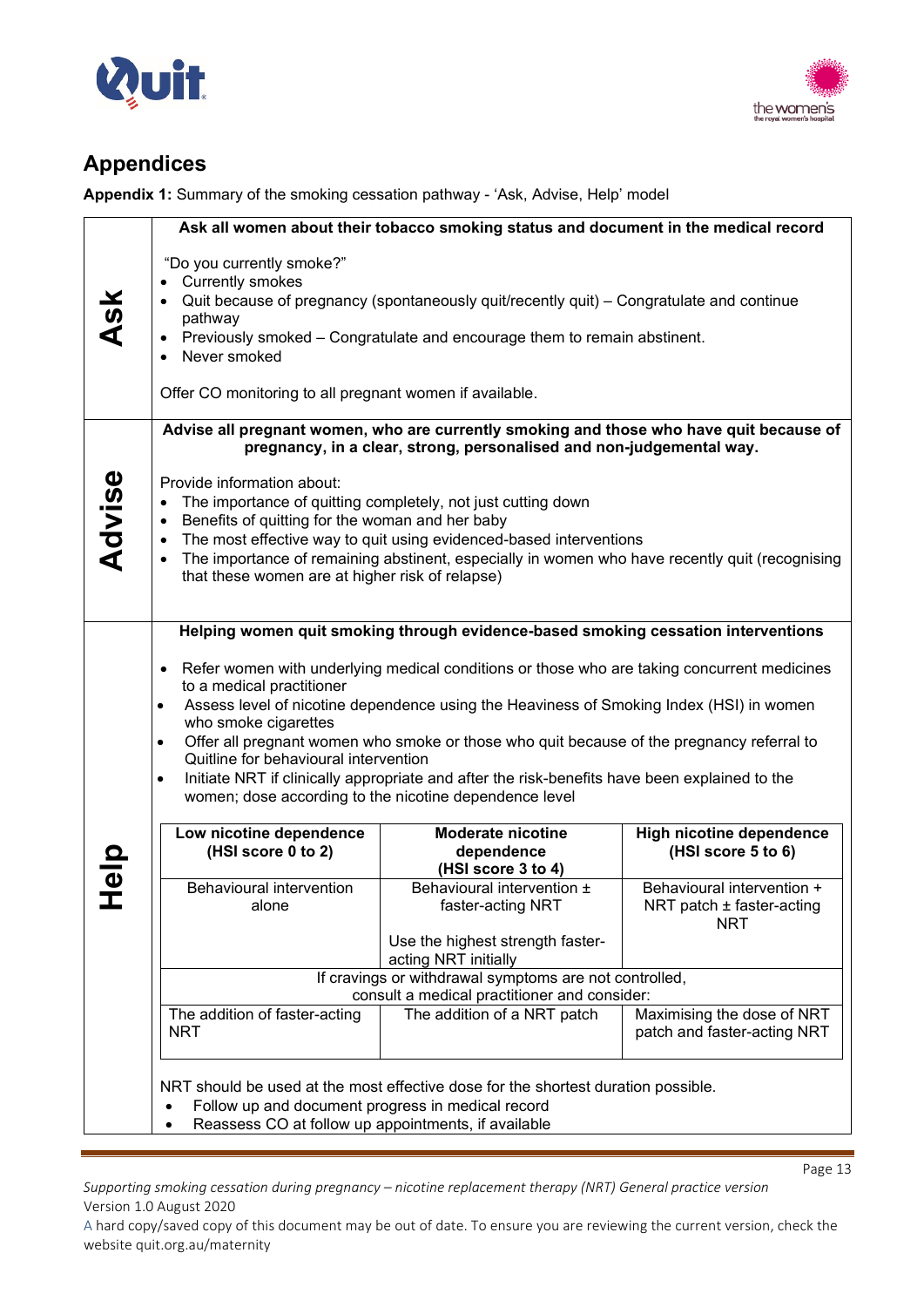



| $\bullet$ | Offer the woman's partner a referral to Quitline, if they currently smoke |
|-----------|---------------------------------------------------------------------------|
|           |                                                                           |
|           |                                                                           |

**Appendix 2:** Examples of clinically significant drug interactions with cigarette smoking (16, 24-27).

The information presented is adapted from the references and is not exhaustive. Please refer to a pharmacist for further information or other drug interaction resources.

| <b>Medicine</b>                           | <b>Effects of cigarette smoking</b>                                                                                                                 | <b>Recommendation post-smoking</b><br>cessation                                                                                |
|-------------------------------------------|-----------------------------------------------------------------------------------------------------------------------------------------------------|--------------------------------------------------------------------------------------------------------------------------------|
| Benzodiazepine                            | Reduced sedation mediated by<br>nicotine stimulation of central<br>nervous system                                                                   | Monitor for clinical effectiveness and<br>adverse effects. Consider dose<br>reduction if clinically indicated                  |
| Beta blockers<br>(Increased clearance has | Decreased blood pressure and heart<br>rate control mediated by nicotine                                                                             | Monitor for clinical effectiveness and<br>adverse effects. Consider dose                                                       |
| been reported with<br>propranolol)        | activation of sympathetic nervous<br>system                                                                                                         | reduction if clinically indicated                                                                                              |
| Caffeine                                  | Increased clearance, decreased<br>plasma concentration                                                                                              | Reduce caffeine intake by 50%                                                                                                  |
| Chlorpromazine                            | Decreased AUC and plasma<br>concentration                                                                                                           | Monitor clinical effectiveness and<br>adverse effects. Consider dose<br>reduction if clinically indicated                      |
| Clozapine                                 | Increased clearance, decreased<br>plasma concentration                                                                                              | Consider dose reduction and monitor<br>trough plasma concentrations, clinical<br>effectiveness, and adverse effects            |
| <b>Duloxetine</b>                         | Increased clearance, decreased<br>plasma concentration                                                                                              | Monitor for clinical effectiveness and<br>adverse effects. Consider dose<br>reduction if clinically indicated                  |
| Flecainide                                | Increased clearance, decreased<br>plasma concentration                                                                                              | Monitor for clinical effectiveness and<br>adverse effects. Consider dose<br>reduction if clinically indicated                  |
| Fluvoxamine                               | Increased clearance, decreased<br>plasma concentration                                                                                              | Monitor for clinical effectiveness and<br>adverse effects. Consider dose<br>reduction if clinically indicated                  |
| Haloperidol                               | Increased clearance, decreased<br>plasma concentration                                                                                              | Monitor for clinical effectiveness and<br>adverse effects. Consider dose<br>reduction if clinically indicated                  |
| Insulin                                   | Decreased subcutaneous absorption<br>secondary to nicotine mediated<br>peripheral vasoconstriction. Smoking<br>may also increase insulin resistance | Monitor blood glucose level and adjust<br>insulin dose as required. Ensure the<br>woman is alert for signs of<br>hypoglycaemia |
| Methadone                                 | Increased clearance, decreased<br>plasma concentration                                                                                              | Monitor for signs and symptoms of<br>opioid toxicity. Consider dose<br>adjustment if clinically indicated                      |
| Mirtazapine                               | Increased clearance, decreased<br>plasma concentration                                                                                              | Monitor for clinical effectiveness and<br>adverse effects. Consider dose<br>reduction if clinically indicated                  |
| Olanzapine                                | Increased clearance, decreased<br>plasma concentration                                                                                              | Monitor clinical effectiveness and<br>adverse effects. Consider dose<br>reduction if clinically indicated                      |

*Supporting smoking cessation during pregnancy – nicotine replacement therapy (NRT) General practice version* Version 1.0 August 2020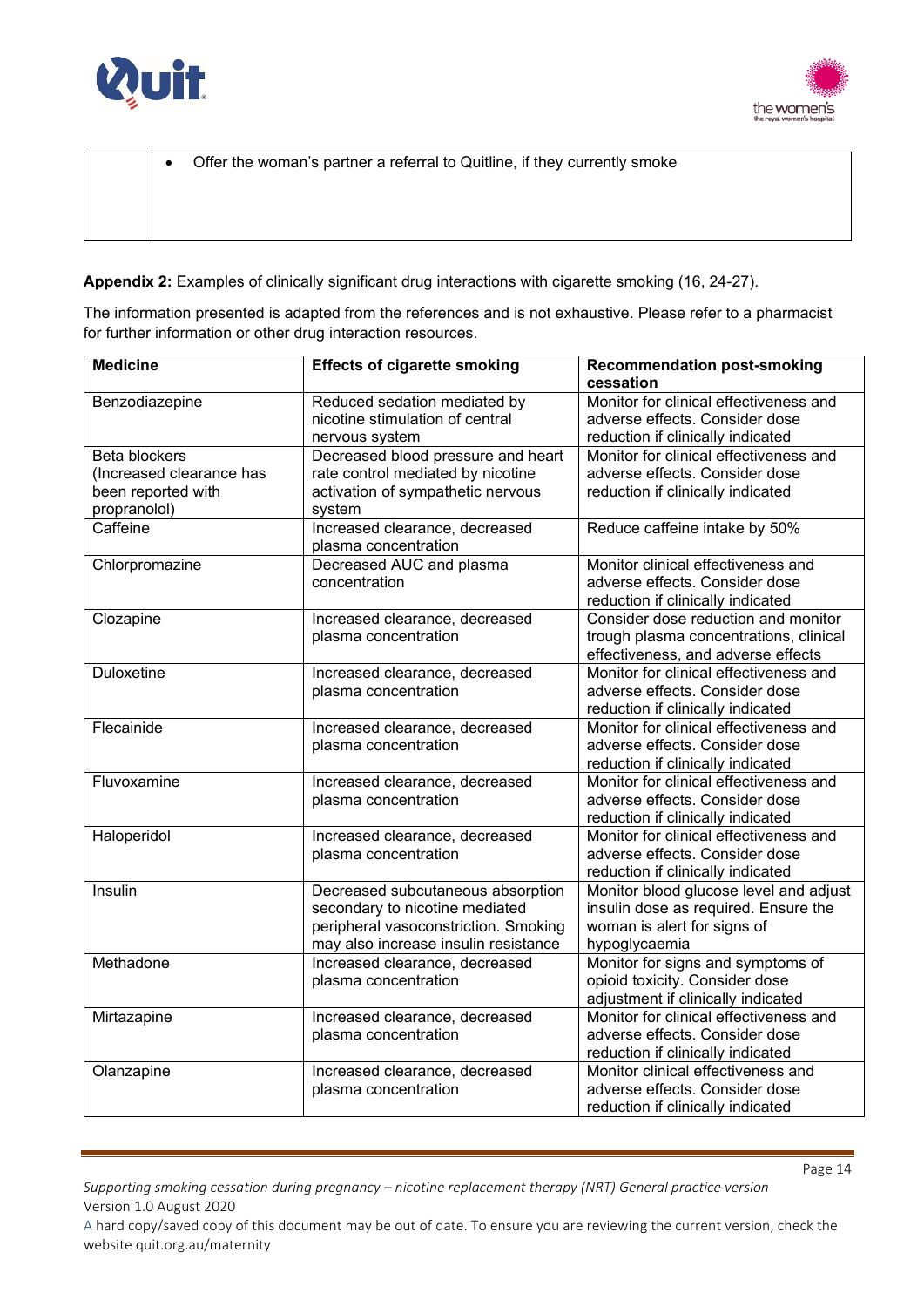



| Theophylline                  | Increased clearance, decreased half- | Consider dose reduction and monitor    |
|-------------------------------|--------------------------------------|----------------------------------------|
|                               | life                                 | trough plasma concentrations, clinical |
|                               |                                      | effectiveness, and adverse effects     |
| Tricyclic antidepressants     | Increased clearance, decreased       | Monitor for clinical effectiveness and |
| (amitriptyline, clomipramine, | plasma concentration                 | adverse effects. Consider dose         |
| and imipramine)               |                                      | reduction if clinically indicated      |
| Warfarin                      | Increased clearance, decreased       | Monitor INR and adjust dose            |
|                               | plasma concentration; no             | accordingly                            |
|                               | measurable effect on prothrombin     |                                        |
|                               | time                                 |                                        |

| Document title       | Supporting smoking cessation during pregnancy - nicotine replacement therapy<br>(NRT)                                                                                                                     |
|----------------------|-----------------------------------------------------------------------------------------------------------------------------------------------------------------------------------------------------------|
| Date                 | February 2020                                                                                                                                                                                             |
| Lead Author          | Yuan Loke (Pharmacist, The Women's)                                                                                                                                                                       |
| Contributing authors | Emma Dean (Senior Clinical Advisor, Quit)<br>Wirawan Jeong (Pharmacist, The Women's)<br>Dr Jasmine Just (Clinical Communications and Advocacy Coordinator, Quit)<br>Hao Vo-Tran (Pharmacist, The Women's) |
| <b>Reviewers</b>     | Professor Mark Umstad (Clinical Director of Maternity Services, The Women's)<br>Jenny Ryan (Director of Maternity Services, The Women's)                                                                  |